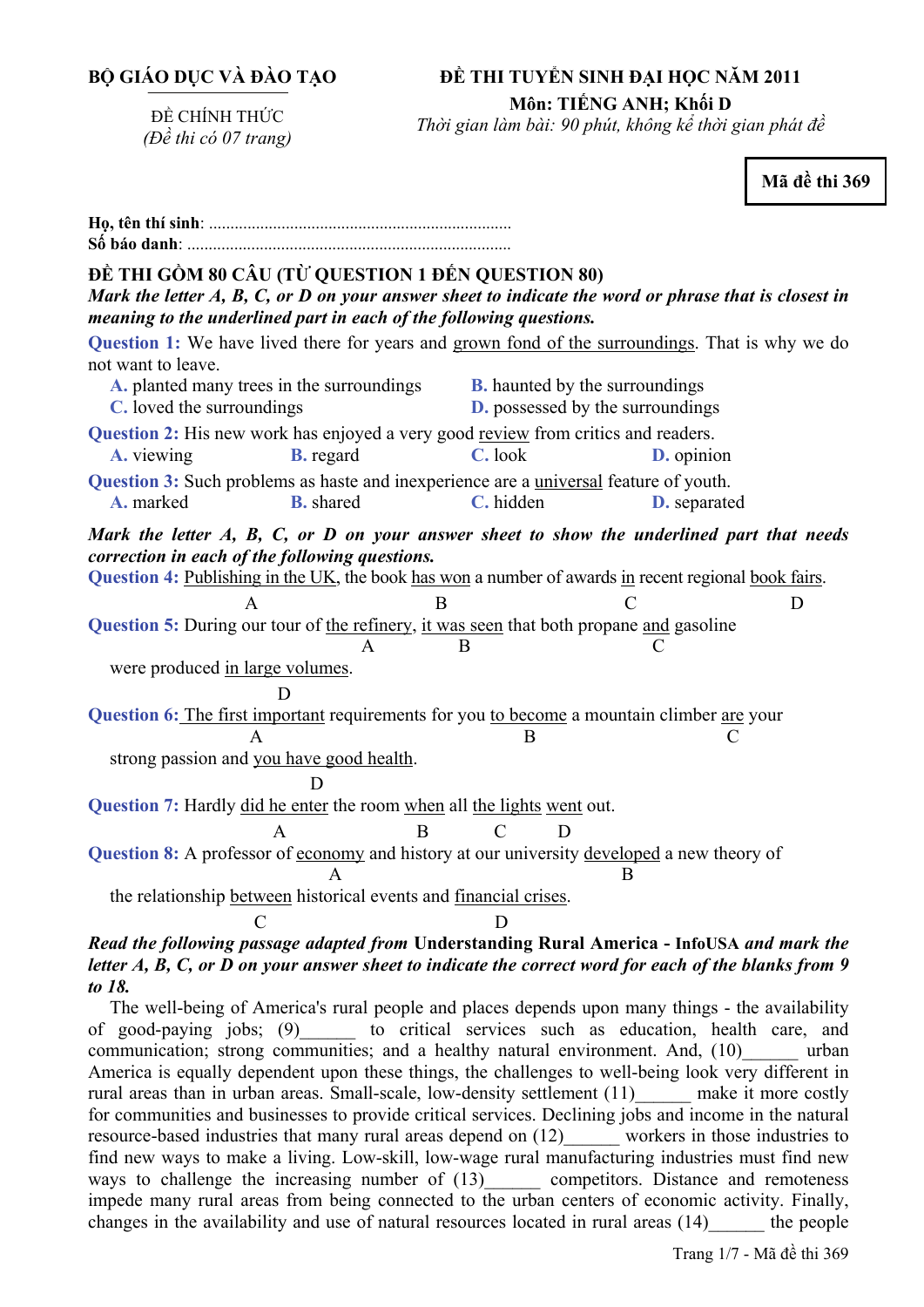who earn a living from those resources and those who  $(15)$  recreational and other benefits from them.

Some rural areas have met these challenges successfully, achieved some level of prosperity, and are ready (16) the challenges of the future. Others have neither met the current challenges nor positioned themselves for the future. Thus, concern for rural America is real. And, while rural America is a producer of critical goods and services, the (17) goes beyond economics. Rural America is also home to a fifth of the Nation's people, keeper of natural amenities and national treasures, and safeguard of a/an (18) part of American culture, tradition, and history.

| Question 9: A. challenge        | <b>B.</b> key        | C. access     | D. advantage       |
|---------------------------------|----------------------|---------------|--------------------|
| <b>Question 10: A. because</b>  | <b>B.</b> while      | C. when       | D. since           |
| Question 11: A. styles          | <b>B.</b> tools      | C. means      | <b>D.</b> patterns |
| <b>Question 12: A. offer</b>    | <b>B.</b> turn       | C. force      | D. make            |
| Question 13: A. foreign         | <b>B.</b> abroad     | C. lateral    | <b>D.</b> rural    |
| Question 14: A. effect          | <b>B.</b> encourage  | C. stimulate  | D. affect          |
| <b>Question 15: A. involve</b>  | <b>B.</b> evolve     | C. bring      | D. derive          |
| <b>Question 16: A. in</b>       | <b>B.</b> of         | C. with       | D. for             |
| <b>Question 17: A. research</b> | <b>B.</b> impatience | C. concern    | D. stimulus        |
| <b>Question 18: A. abnormal</b> | <b>B.</b> simple     | C. incredible | D. unique          |

*Mark the letter A, B, C, or D on your answer sheet to indicate the word or phrase that is*  **OPPOSITE** *in meaning to the underlined part in each of the following questions.* 

**Question 19:** Fruit and vegetables grew in abundance on the island. The islanders even exported the surplus.

| <b>A.</b> sufficiency | <b>B.</b> excess      | C. large quantity                                                                             | <b>D.</b> small quantity |
|-----------------------|-----------------------|-----------------------------------------------------------------------------------------------|--------------------------|
|                       |                       | <b>Question 20:</b> There is growing concern about the way man has destroyed the environment. |                          |
| <b>A.</b> attraction  | <b>B.</b> speculation | C. ease                                                                                       | <b>D.</b> consideration  |

# *Mark the letter A, B, C, or D on your answer sheet to indicate the sentence that is closest in meaning to each of the following questions.*

**Question 21:** "Don't forget to tidy up the final draft before submission," the team leader told us.

**A.** The team leader asked us to tidy up the final draft before submission.

- **B.** The team leader reminded us to tidy up the final draft before submission.
- **C.** The team leader ordered us to tidy up the final draft before submission.
- **D.** The team leader simply wanted us to tidy up the final draft before submission.

**Question 22:** "My company makes a large profit every year. Why don't you invest more money in it?" my friend said to me.

- **A.** My friend suggested his investing more money in his company.
- **B.** My friend persuaded me to invest more money in his company.
- **C.** I was asked to invest more money in my friend's company.
- **D.** My friend instructed me how to put more money into his company.

**Question 23:** "Mum, please don't tell dad about my mistake," the boy said.

- **A.** The mother was forced to keep her son's mistake as a secret when he insisted.
- **B.** The boy earnestly insisted that his mother tell his father about his mistake.
- **C.** The boy begged his mother not to tell his father about his mistake.
- **D.** The boy requested his mother not to talk about his mistake any more.

**Question 24:** "You shouldn't have leaked our confidential report to the press, Frank!" said Jane.

- **A.** Jane accused Frank of having cheated the press with their confidential report.
- **B.** Jane criticized Frank for having disclosed their confidential report to the press.
- **C.** Jane suspected that Frank had leaked their confidential report to the press.
- **D.** Jane blamed Frank for having flattered the press with their confidential report.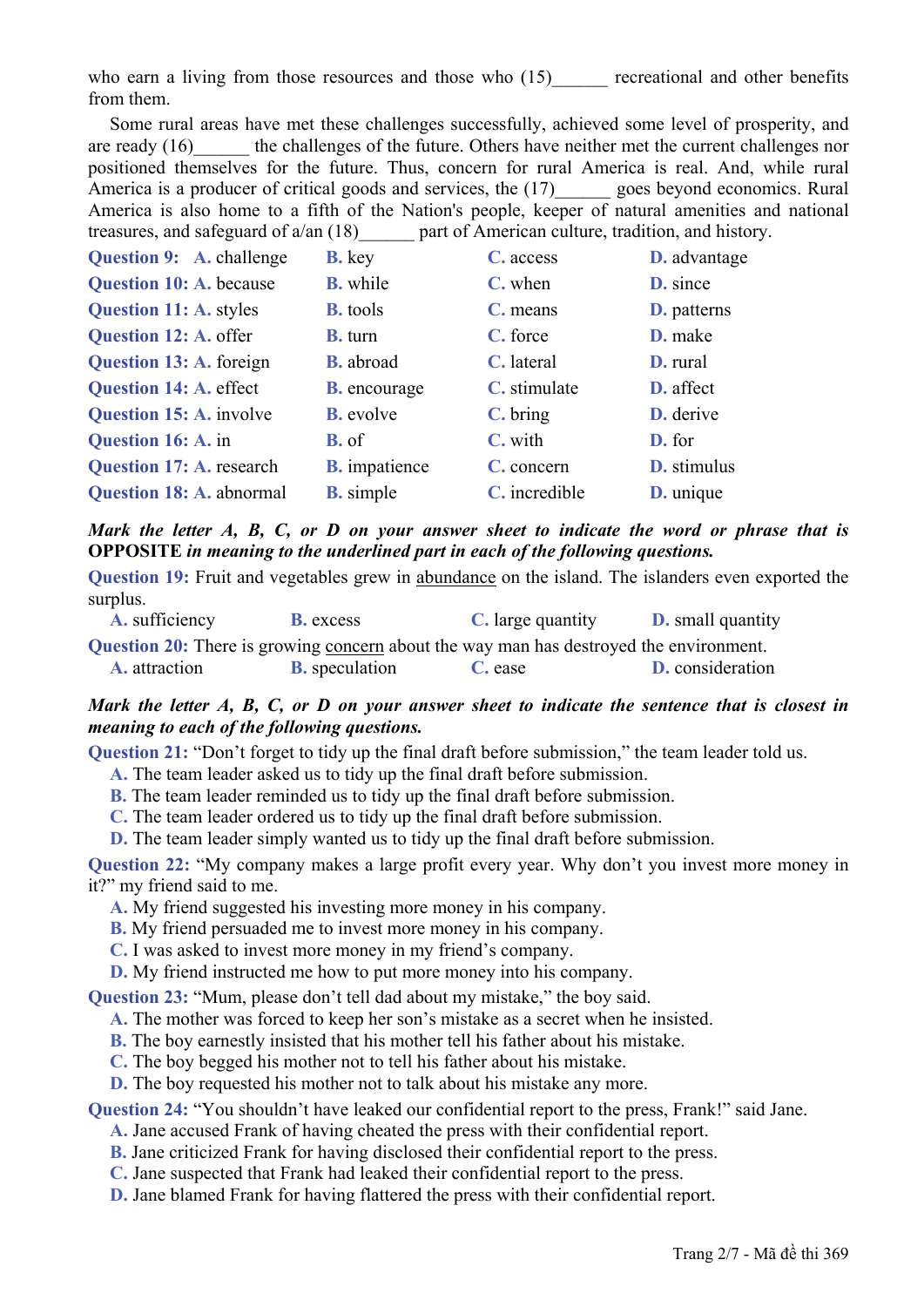**Question 25:** "If you don't pay the ransom, we'll kill your boy," the kidnappers told us.

- **A.** The kidnappers pledged to kill our boy if we did not pay the ransom.
- **B.** The kidnappers ordered to kill our boy if we did not pay the ransom.
- **C.** The kidnappers threatened to kill our boy if we refused to pay the ransom.
- **D.** The kidnappers promised to kill our boy if we refused to pay the ransom.

### *Read the following passage adapted from* **Cultural Guide - OALD***, and mark the letter A, B, C, or D on your answer sheet to indicate the correct answer to each of the questions from 26 to 35.*

The issue of equality for women in British society first attracted national attention in the early  $20<sup>th</sup>$ century, when the suffragettes won for women the right to vote. In the 1960s feminism became the subject of intense debate when the women's liberation movement encouraged women to reject their traditional supporting role and to demand equal status and equal rights with men in areas such as employment and pay.

Since then, the **gender gap** between the sexes has been reduced. The Equal Pay Act of 1970, for instance, made it illegal for women to be paid less than men for doing the same work, and in 1975 the Sex Discrimination Act aimed to prevent either sex having an unfair advantage when applying for jobs. In the same year the Equal Opportunities Commission was set up to help people claim their rights to equal treatment and to publish research and statistics to show where improvements in opportunities for women need to be made. Women now have much better employment opportunities, though they still tend to get less well-paid jobs than men, and very few are appointed to top jobs in industry.

In the US the movement that is often called the "first wave of feminism" began in the mid 1800s. Susan B. Anthony worked for the right to vote, Margaret Sanger wanted to provide women with the means of contraception so that they could decide whether or not to have children, and Elizabeth Blackwell, who had to fight for the chance to become a doctor, wanted women to have greater opportunities to study. Many feminists were interested in other social issues.

The second wave of feminism began in the 1960s. Women like Betty Friedan and Gloria Steinem became associated with the fight to get equal rights and opportunities for women under the law. An important issue was the Equal Rights Amendment (ERA), which was intended to change the Constitution. Although the ERA was not passed, there was progress in other areas. It became illegal for employers, schools, clubs, etc. to discriminate against women. But women still find it hard to advance beyond a certain point in their careers, the so-called **glass ceiling** that prevents them from having high-level jobs. Many women also face the problem of the second shift, i.e. the household chores.

In the 1980s, feminism became less popular in the US and there was less interest in solving the remaining problems, such as the fact that most women still earn much less than men. Although there is still discrimination, the principle that it should not exist is widely accepted.

**Question 26:** It can be inferred from paragraph 1 that in the 19<sup>th</sup> century, \_\_\_\_\_\_.

- **A.** British women did not complete their traditional supporting role
- **B.** most women did not wish to have equal status and equal rights
- **C.** British women did not have the right to vote in political elections

**D.** suffragettes fought for the equal employment and equal pay

**Question 27:** The phrase "**gender gap**" in paragraph 2 refers to

- **A.** the visible space between men and women
- **B.** the difference in status between men and women
- **C.** the social distance between the two sexes

 $\mathcal{L}=\mathcal{L}$ 

**D.** the social relationship between the two sexes

**Question 28:** Susan B. Anthony, Margaret Sanger, and Elizabeth Blackwell are mentioned as

- **A.** American women who were more successful than men
- **B.** American women with exceptional abilities
- **C.** pioneers in the fight for American women's rights
- **D.** American women who had greater opportunities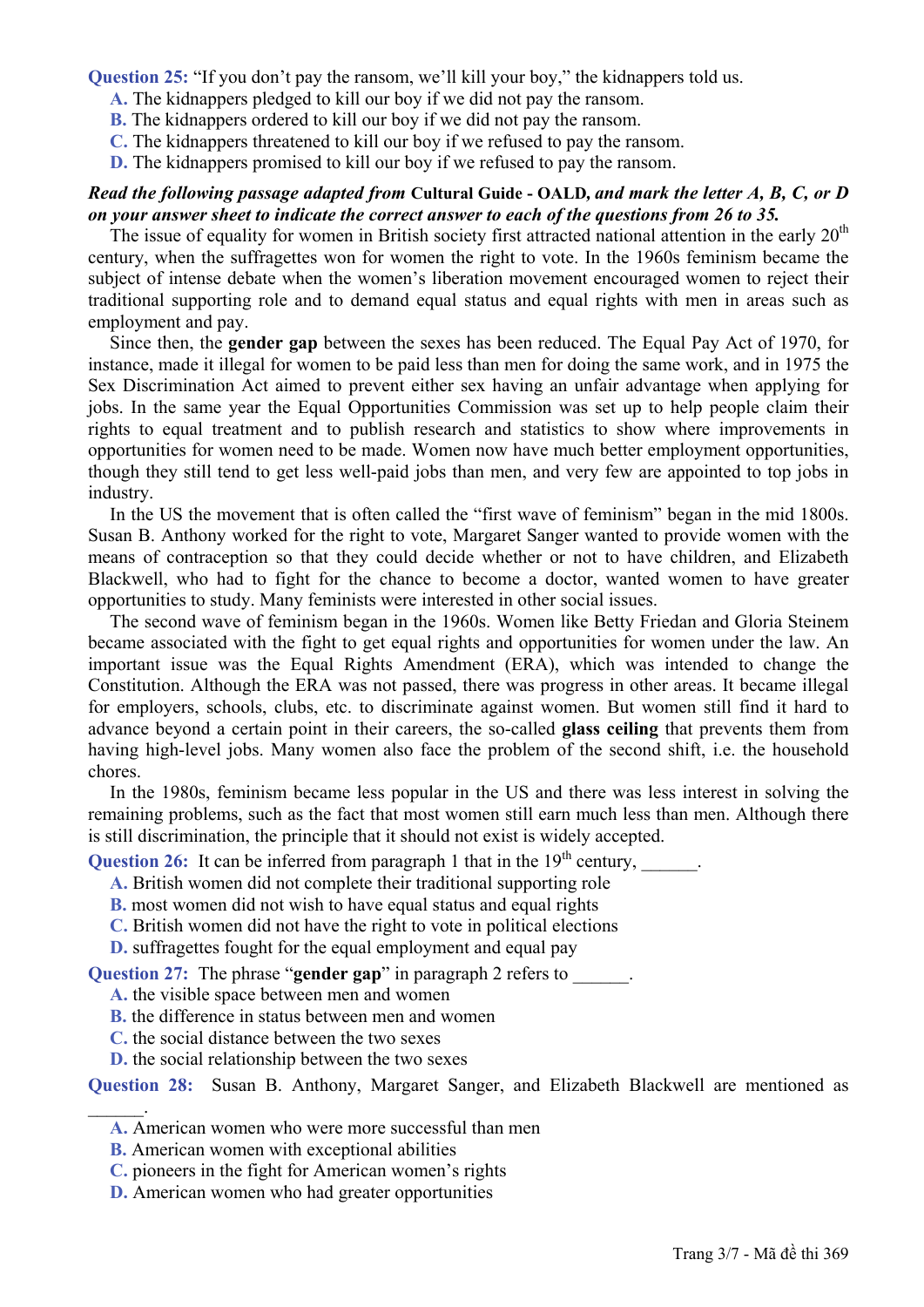| <b>Question 29:</b> The Equal Rights Amendment (ERA)                                                                                                                                                                                                                                                                                                                                                                                                                                                                                                                                                                                                  |                                                                                                   |  |  |
|-------------------------------------------------------------------------------------------------------------------------------------------------------------------------------------------------------------------------------------------------------------------------------------------------------------------------------------------------------------------------------------------------------------------------------------------------------------------------------------------------------------------------------------------------------------------------------------------------------------------------------------------------------|---------------------------------------------------------------------------------------------------|--|--|
| A. was not officially approved                                                                                                                                                                                                                                                                                                                                                                                                                                                                                                                                                                                                                        | <b>B.</b> changed the US Constitution                                                             |  |  |
| C. was brought into force in the 1960s D. supported employers, schools and clubs                                                                                                                                                                                                                                                                                                                                                                                                                                                                                                                                                                      |                                                                                                   |  |  |
|                                                                                                                                                                                                                                                                                                                                                                                                                                                                                                                                                                                                                                                       | Question 30: In the late $20th$ century, some information about feminism in Britain was issued by |  |  |
| A. the Equal Rights Amendment                                                                                                                                                                                                                                                                                                                                                                                                                                                                                                                                                                                                                         | <b>B.</b> the Equal Pay Act of 1970                                                               |  |  |
| C. the Equal Opportunities Commission                                                                                                                                                                                                                                                                                                                                                                                                                                                                                                                                                                                                                 | D. the Sex Discrimination Act                                                                     |  |  |
| Question 31: Which of the following is true according to the passage?<br>A. The movement of feminism began in the US earlier than in Britain.<br><b>B.</b> The women's liberation movement in the world first began in Britain.<br>C. The US movement of feminism became the most popular in the late $20th$ century.<br><b>D.</b> The British government passed laws to support women in the early $20th$ century.                                                                                                                                                                                                                                   |                                                                                                   |  |  |
| <b>Question 32:</b> The phrase " <b>glass ceiling</b> " in paragraph 4 mostly means<br>A. an imaginary barrier<br>C. a ceiling made of glass                                                                                                                                                                                                                                                                                                                                                                                                                                                                                                          | <b>B.</b> an overlooked problem<br><b>D.</b> a transparent frame                                  |  |  |
| Question 33: Which of the following is NOT mentioned in the passage?<br>A. There is now no sex discrimination in Britain and in the US.<br><b>B.</b> Many American women still face the problem of household chores.<br>C. An American woman once had to fight for the chance to become a doctor.<br><b>D.</b> British women now have much better employment opportunities.                                                                                                                                                                                                                                                                           |                                                                                                   |  |  |
| Question 34: It can be inferred from the passage that<br>A, the belief that sex discrimination should not exist is not popular in the US<br>B. women in Britain and the US still fight for their equal status and equal rights<br>C. the British government did not approve of the women's liberation movement<br><b>D.</b> women do not have better employment opportunities despite their great efforts<br>Question 35: Which of the following would be the best title for the passage?<br>A. Opportunities for Women Nowadays B. Women and the Right to Vote<br><b>D.</b> Feminism in Britain and the US<br>C. The Suffragettes in British Society |                                                                                                   |  |  |
|                                                                                                                                                                                                                                                                                                                                                                                                                                                                                                                                                                                                                                                       |                                                                                                   |  |  |

## *Mark the letter A, B, C, or D on your answer sheet to indicate the word that differs from the rest in the position of the main stress in each of the following questions.*

| <b>Question 36: A. future</b>     | <b>B.</b> prospect  | C. guidance    | <b>D.</b> involve   |
|-----------------------------------|---------------------|----------------|---------------------|
| <b>Question 37: A. facilitate</b> | <b>B.</b> hydrology | C. participate | <b>D.</b> intimacy  |
| Question 38: A. represent         | <b>B.</b> permanent | C. continent   | <b>D.</b> sentiment |
| <b>Question 39: A. romantic</b>   | <b>B.</b> reduction | C. popular     | D. financial        |
| <b>Question 40: A. optimist</b>   | <b>B.</b> immediate | C. fabulous    | <b>D.</b> accuracy  |
|                                   |                     |                |                     |

## *Mark the letter A, B, C, or D on your answer sheet to indicate the sentence that best combines each pair of sentences in the following questions.*

**Question 41:** He behaved in a very strange way. That surprised me a lot.

- **A.** He behaved very strangely, which surprised me very much.
- **B.** I was almost not surprised by his strange behaviour.
- **C.** What almost surprised me was the strange way he behaved.
- **D.** His behaviour was a very strange thing, that surprised me most.

**Question 42:** He cannot lend me the book now. He has not finished reading it yet.

- **A.** Having finished reading the book, he cannot lend it to me.
- **B.** He cannot lend me the book until he has finished reading it.
- **C.** Not having finished reading the book, he will lend it to me.
- **D.** As long as he cannot finish reading the book, he will lend it to me.

**Question 43:** Crazianna is a big country. Unfortunately, it has never received respect from its neighbours.

**A.** Crazianna has never received respect from its neighbours because it is a big country.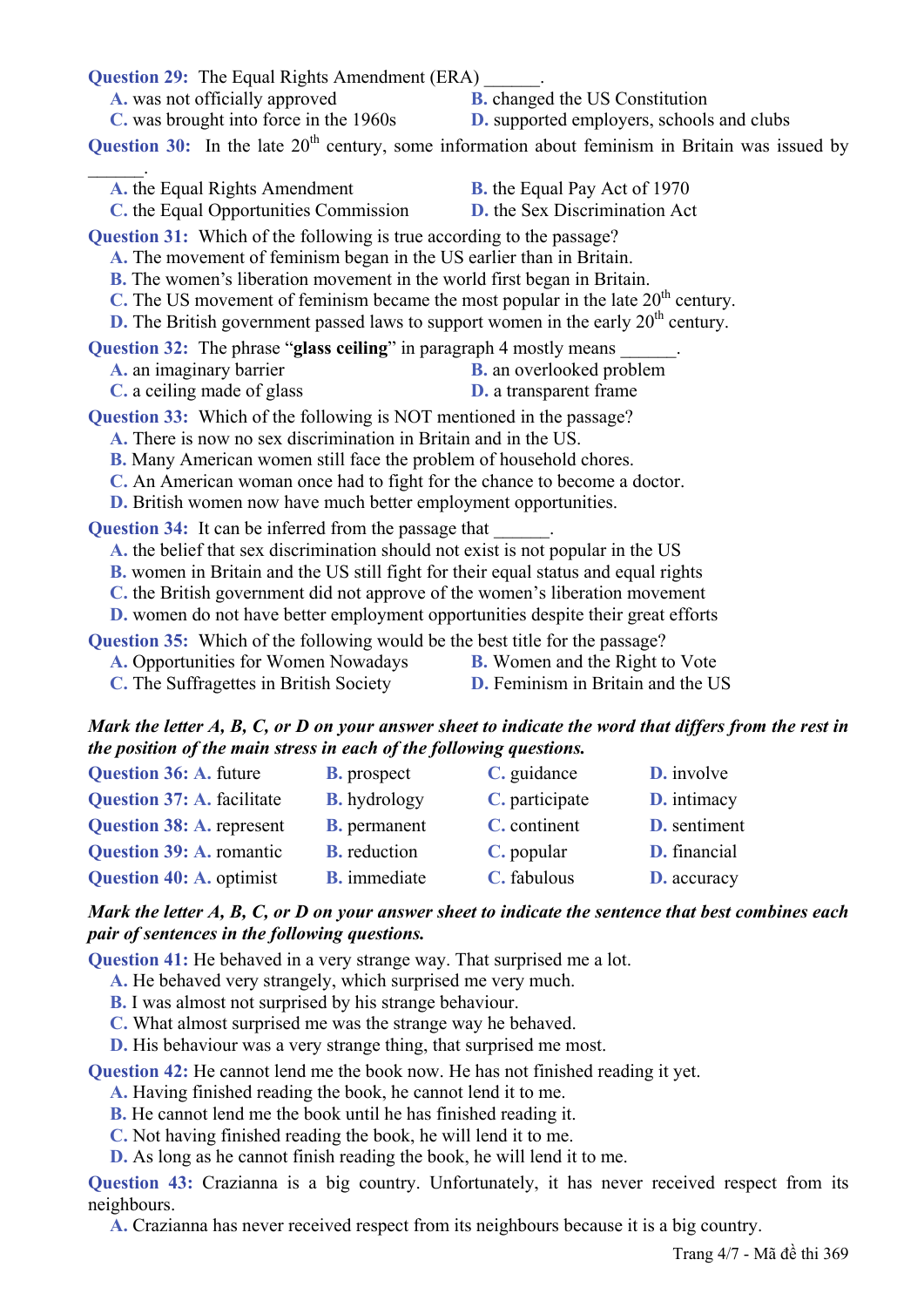**B.** Crazianna is such a big country that it has never received respect from its neighbours.

**C.** It is Crazianna, a big country, that has never received respect from its neighbours.

**D.** Though Crazianna is a big country, it has never received respect from its neighbours.

**Question 44:** His academic record at high school was poor. He failed to apply to that prestigious institution.

**A.** His academic record at high school was poor because he didn't apply to that prestigious institution.

**B.** His academic record at high school was poor as a result of his failure to apply to that prestigious institution.

**C.** Failing to apply to that prestigious institution, his academic record at high school was poor.

**D.** His academic record at high school was poor; as a result, he failed to apply to that prestigious institution.

**Question 45:** Smoking is an extremely harmful habit. You should give it up immediately.

**A.** When you give up smoking immediately, you will affect your health with this harmful habit.

**B.** You should give up smoking immediately and you will fall into an extremely harmful habit.

**C.** Stop your smoking immediately so it will become one of your extremely harmful habits.

**D.** As smoking is an extremely harmful habit, you should give it up immediately.

### *Mark the letter A, B, C, or D on your answer sheet to indicate the correct answer to each of the following questions.*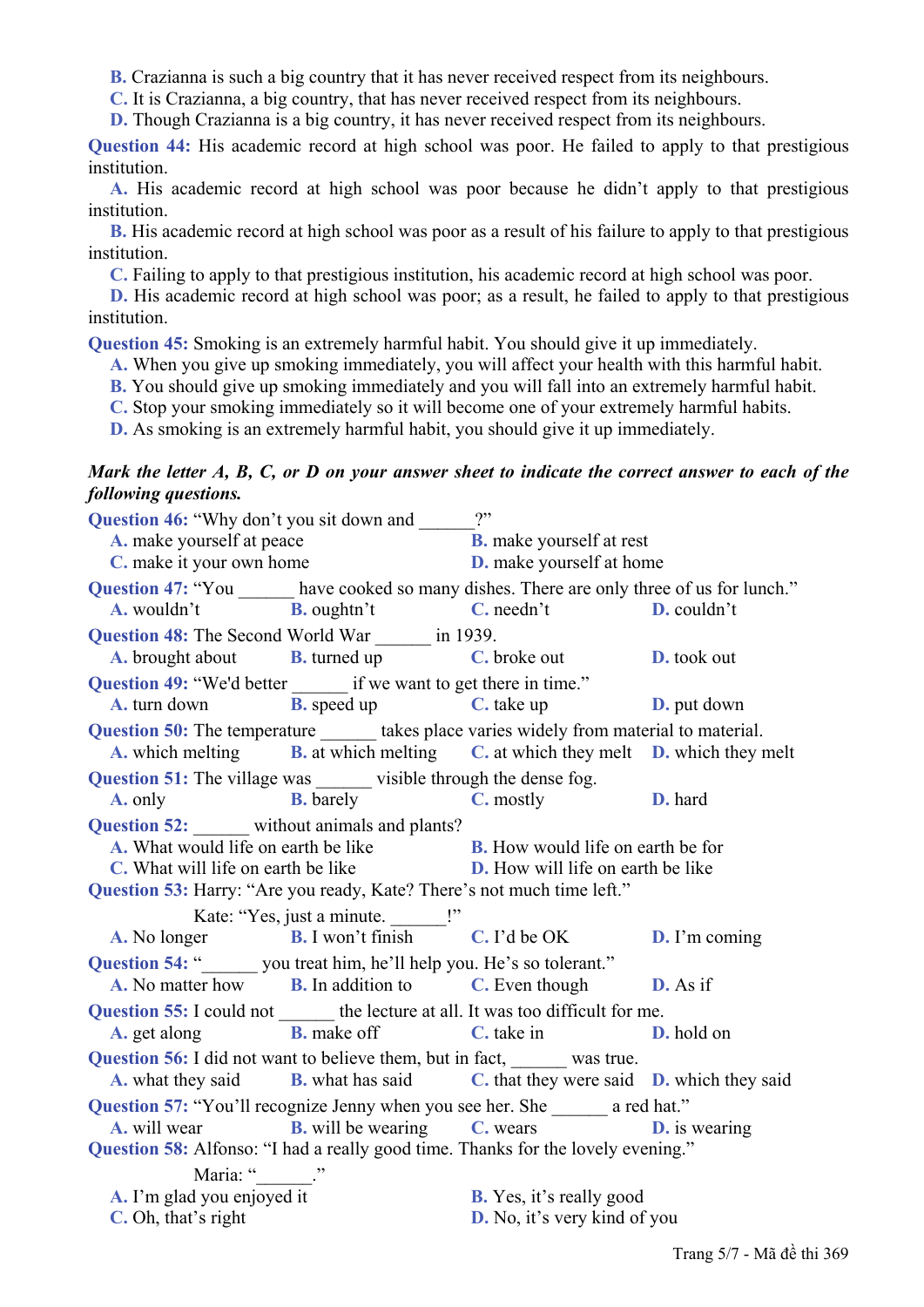| Question 59: This shirt is _______ that one.                                                                                                                                                          |                                                                                                  |                                                                                   |                                                                                               |
|-------------------------------------------------------------------------------------------------------------------------------------------------------------------------------------------------------|--------------------------------------------------------------------------------------------------|-----------------------------------------------------------------------------------|-----------------------------------------------------------------------------------------------|
| A. as much expensive as                                                                                                                                                                               |                                                                                                  | <b>B.</b> not nearly as expensive as                                              |                                                                                               |
| C. a bit less expensive                                                                                                                                                                               |                                                                                                  | <b>D.</b> much far expensive than                                                 |                                                                                               |
|                                                                                                                                                                                                       | Question 60: The sign "NO TRESPASSING" tells you ______.                                         |                                                                                   |                                                                                               |
|                                                                                                                                                                                                       | <b>A.</b> not to photograph <b>B.</b> not to smoke                                               | $\overline{\mathbf{C}}$ , not to enter $\qquad \qquad$ <b>D</b> , not to approach |                                                                                               |
|                                                                                                                                                                                                       | Question 61: Sue: "Can you help me with my essay?"                                               |                                                                                   |                                                                                               |
| Robert: " "                                                                                                                                                                                           |                                                                                                  |                                                                                   |                                                                                               |
|                                                                                                                                                                                                       | A. Yes, I'm afraid not. <b>B.</b> I think that, too. C. Not completely. <b>D.</b> Why not?       |                                                                                   |                                                                                               |
|                                                                                                                                                                                                       | Question 62: The instructor blew his whistle and _______.                                        |                                                                                   |                                                                                               |
| A. off the runners were running                                                                                                                                                                       |                                                                                                  | <b>B.</b> off ran the runners                                                     |                                                                                               |
| C. off were running the runners                                                                                                                                                                       |                                                                                                  | <b>D.</b> the runners run off                                                     |                                                                                               |
|                                                                                                                                                                                                       | Question 63: She built a high wall round her garden ______.                                      |                                                                                   |                                                                                               |
|                                                                                                                                                                                                       |                                                                                                  |                                                                                   |                                                                                               |
| <b>A.</b> to enable people not taking her fruit<br><b>B.</b> so that her fruit would be stolen<br><b>C.</b> to prevent her fruit from being stolen<br><b>D.</b> in order that her fruit not be stolen |                                                                                                  |                                                                                   |                                                                                               |
| it was cold.                                                                                                                                                                                          |                                                                                                  |                                                                                   | Question 64: Before I left for my summer camp, my mother told me to take warm clothes with me |
| A. despite                                                                                                                                                                                            | <b>B.</b> in case <b>C.</b> so that                                                              |                                                                                   | <b>D.</b> whereas                                                                             |
|                                                                                                                                                                                                       | Question 65: "Never be late for an interview, we you can't get the job."                         |                                                                                   |                                                                                               |
| A. unless                                                                                                                                                                                             | <b>B.</b> otherwise <b>C.</b> or so                                                              | $\mathbf{D}$ , if not                                                             |                                                                                               |
|                                                                                                                                                                                                       | Question 66: If it _______ for the heavy storm, the accident would not have happened.            |                                                                                   |                                                                                               |
|                                                                                                                                                                                                       | <b>A.</b> weren't <b>B.</b> hadn't been <b>C.</b> isn't                                          | D. were                                                                           |                                                                                               |
|                                                                                                                                                                                                       | Question 67: The sky was cloudy and foggy. We went to the beach, ______.                         |                                                                                   |                                                                                               |
| A. however                                                                                                                                                                                            | <b>B.</b> even though <b>C.</b> so                                                               |                                                                                   | D. yet                                                                                        |
| Question 68: He never lets anything _______ him and his weekend fishing trip.                                                                                                                         |                                                                                                  |                                                                                   |                                                                                               |
|                                                                                                                                                                                                       | <b>A.</b> come between <b>B.</b> come on <b>C.</b> come up                                       |                                                                                   | <b>D.</b> come among                                                                          |
|                                                                                                                                                                                                       | Question 69: Joan: "Our friends are coming. ______, Mike?"                                       |                                                                                   |                                                                                               |
|                                                                                                                                                                                                       | Mike: "I'm sorry, but I can't do it now."                                                        |                                                                                   |                                                                                               |
| <b>A.</b> Shall you make some coffee, please <b>B.</b> Shall I make you like some coffee <b>C</b> . Why don't we cook some coffee <b>D.</b> Would you mind making some coffee                         |                                                                                                  |                                                                                   |                                                                                               |
|                                                                                                                                                                                                       |                                                                                                  |                                                                                   |                                                                                               |
| Question 70: Our boss would rather _______ during the working hours.                                                                                                                                  |                                                                                                  |                                                                                   |                                                                                               |
|                                                                                                                                                                                                       | <b>A.</b> us not chatting <b>B.</b> we didn't chat <b>C.</b> us not chat <b>D.</b> we don't chat |                                                                                   |                                                                                               |
|                                                                                                                                                                                                       |                                                                                                  |                                                                                   |                                                                                               |

#### *Read the following passage adapted from A. Briggs' article on culture***, Microsoft® Student 2008,** *and mark the letter A, B, C, or D on your answer sheet to indicate the correct answer to each of the questions from 71 to 80.*

**Culture** is a word in common use with complex meanings, and is derived, like the term *broadcasting*, from the treatment and care of the soil and of what grows on it. It is directly related to cultivation and the adjectives *cultural* and *cultured* are part of the same verbal complex. A person of culture has identifiable **attributes**, among them a knowledge of and interest in the arts, literature, and music. Yet the word *culture* does not refer solely to such knowledge and interest nor, indeed, to education. At least from the 19<sup>th</sup> century onwards, under the influence of anthropologists and sociologists, the word *culture* has come to be used generally both in the singular and the plural (*cultures*) to refer to a whole way of life of people, including their customs, laws, conventions, and values.

Distinctions have consequently been drawn between primitive and advanced culture and cultures, between elite and popular culture, between popular and mass culture, and most recently between national and global cultures. Distinctions have been drawn too between *culture* and *civilization*; the latter is a word derived not, like culture or agriculture, from the soil, but from the city. The two words are sometimes treated as synonymous. Yet this is misleading. While civilization and barbarism are pitted against each other in what seems to be a perpetual behavioural pattern, the use of the word *culture* has been strongly influenced by conceptions of evolution in the 19<sup>th</sup> century and of development in the 20<sup>th</sup> century. Cultures evolve or develop. They are not **static**. They have twists